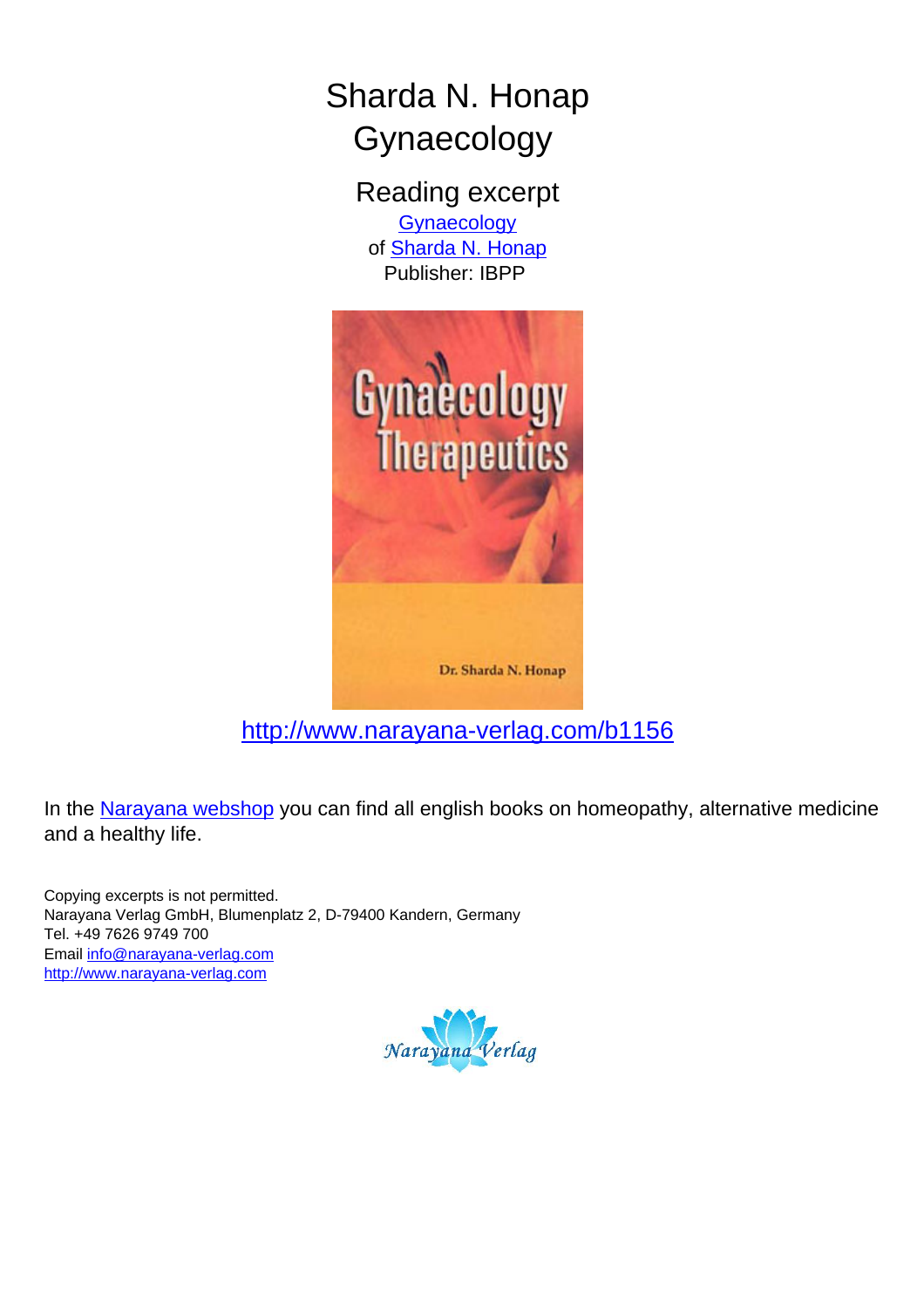#### **PREFACE**

Since the very beginning of my medical carrier my ambition was to be clinical oriented. This makes me to work in the field of gynaecolgy. In between I got many opportunities to write on gynaecolgy related topics in various magazines and news papers.

With the intention to share my clinical experience with dear student and practitioners so I have written this book.

I hope this book will be really useful for student and practitioners.

My efforts will be endeavored if this book really serve the purpose for which it was prepared.

To the possible extent I have attempted to corelau, the application of homoeopathic drugs to gynaecological disorders in a clinical way.

Suggestion and shortcoming are welcomed from the readers.

#### / *am thankful to*

- Dr.V.G.Vaidya Sir for his blessing.
- Dr. N.V.Vaidya Sir who gave me a path in academic carrier.
- Dr. Mr & Mrs. Chitale Sir for his valuable support.
- Dr. Katekari Sir for his inspiration.
- Dr. Ghanekar Sir our Principle for his suggestion
- Dr. Sampat Sir for his guidance
- Dr. Pankaja & Dr. Smita my colleague
- Dr. Shipli Jain for editing this book.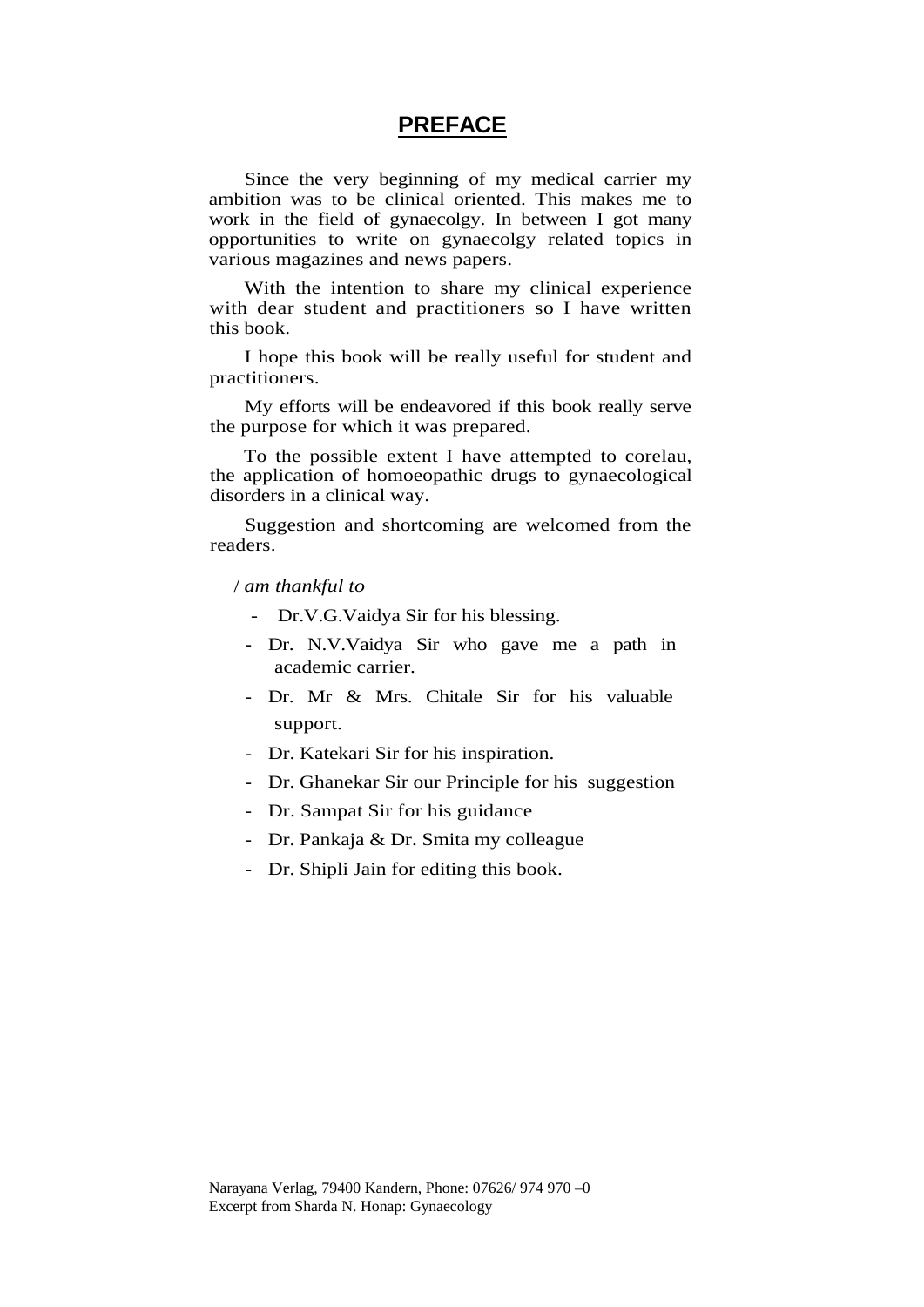Mayur Jain of Indian Books & Periodicals Publishers for introducing me as a author.

Lastly to my family members for their kind support in all ways

Dr. Sharda N. Honap

Narayana Verlag, 79400 Kandern, Phone: 07626/ 974 970 –0 Excerpt from Sharda N. Honap: Gynaecology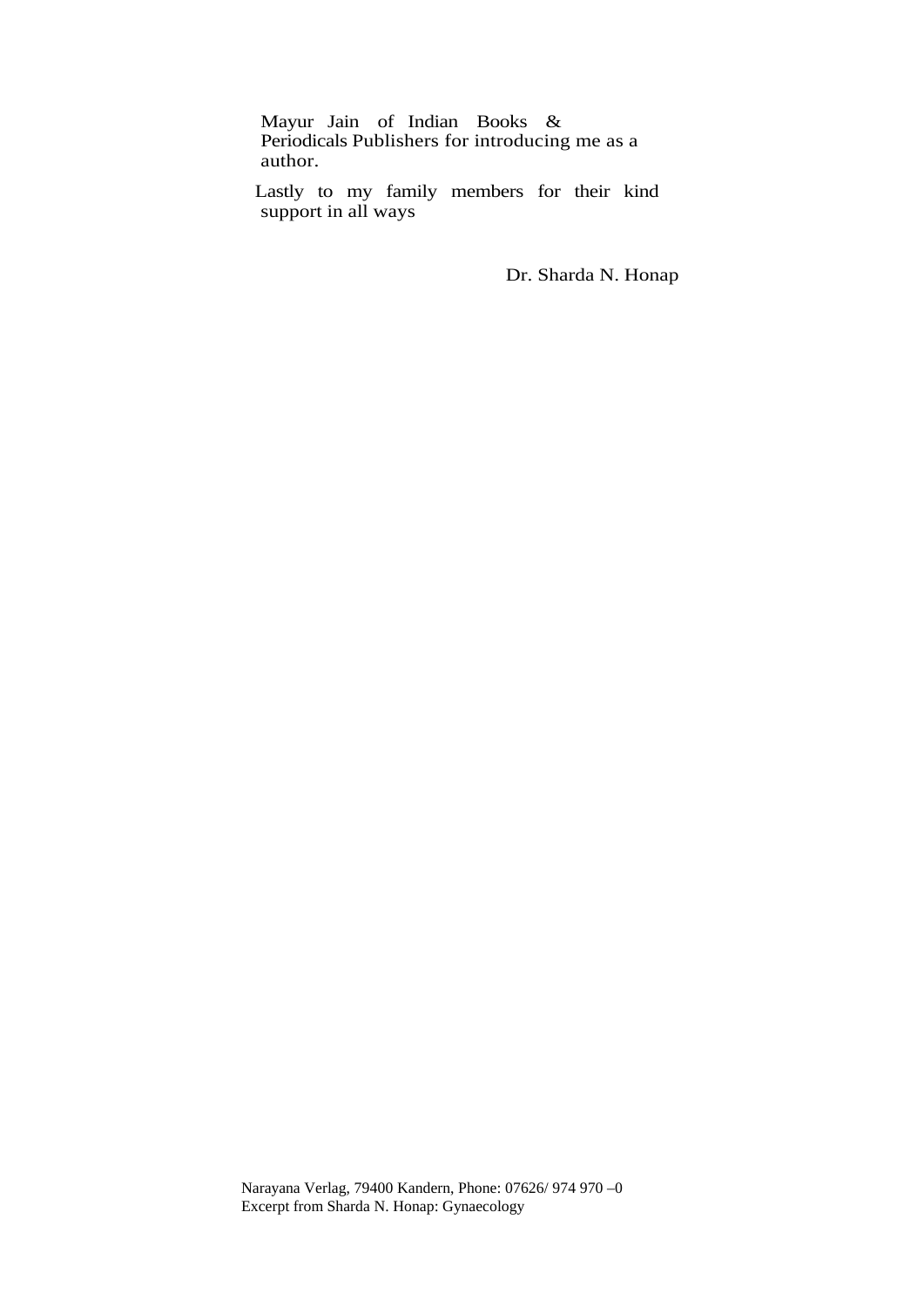### **FORWORD**

Gynaecology is a very important aspect of medicine. However, in homoeopathic medical literature, books pertaining to homoeopathic management of gynaecological problems are not readily available. Having seen number of cases in gynaecology O.P.D. and experiencing usefulness of homoeopathic medicine in such problem, Dr. Sharda has made a sincere efforts to pen down therapeutics of sizable number of gynaecological problems.

Dr Sharda completed her degree in homoeopathy from Homoeopathic Medical College , Solapur. Having worked for 5yrs in the field of gynaec. She joined Lokmanya Medical Foundations Horn. Med. College, Chinchwad, in the department of gynaecology as a lecturer and also incharge of gynaec. O.P.D.

With this practical pocket book Dr Sharda Honap has added a useful page in the literature of gynaecolgy therapeutics.

I on behalf of our college congratulate her whole heartadly.

> Dr. R.V.Ghanekar Principal-LMF's HMC Chinchwad